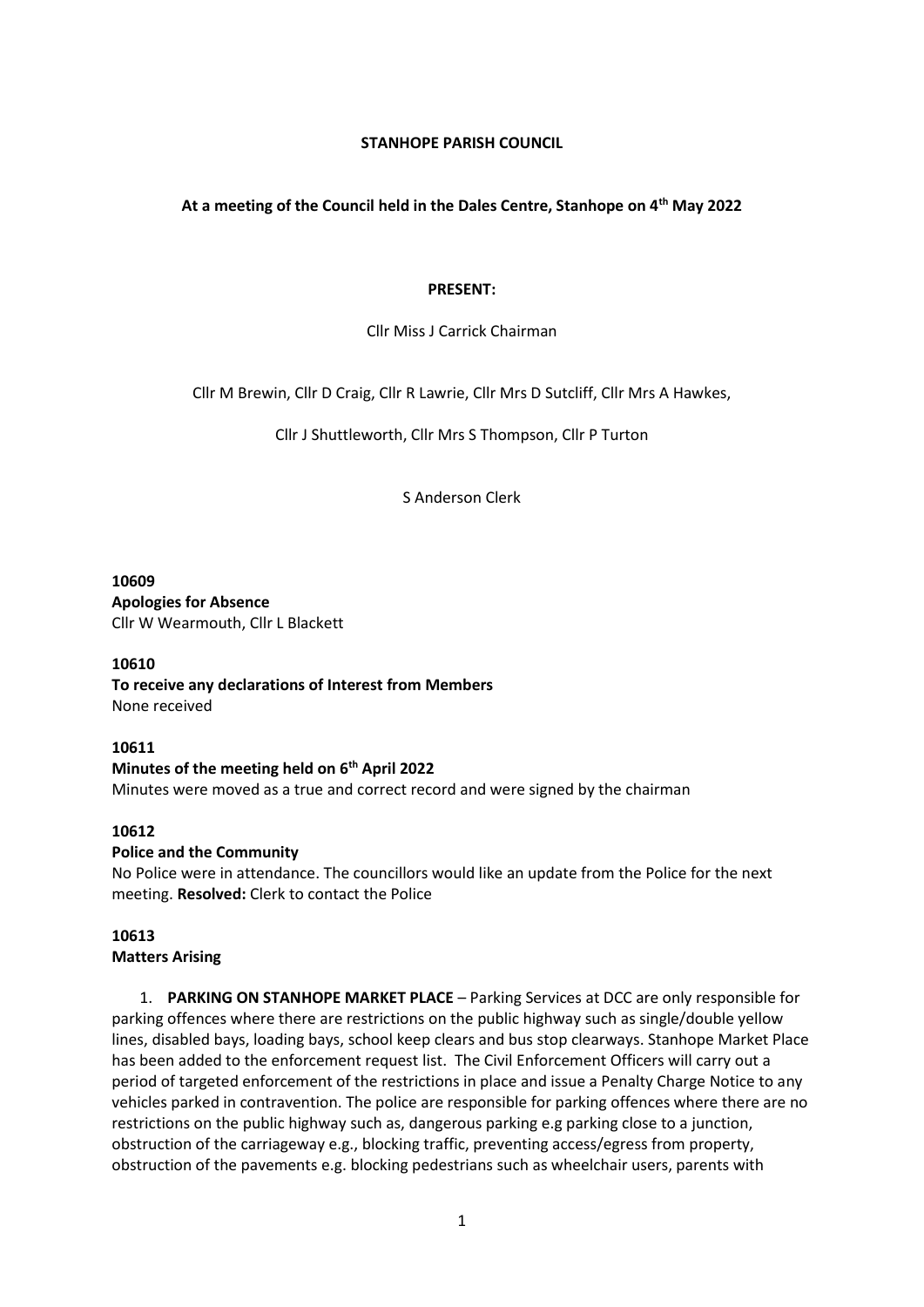prams, children going to school. Cllr Miss Carrick would like the parking bays made clearer on the Market Place. There is a pizza van parking on the Market Place on a Thursday and a Saturday and the councillors were wondering if any permission from DCC had been granted for the van. It isn't right that the fish & chip shop and the pizza shop are paying rates. **Resolved:** Clerk to contact DCC

2. **PONDERS LANE BRIDGE** – DCC have inspected the bridge but the bridge and this will be repaired.

3. **FALLEN TREE AT WEST BLACKDENE** – The fallen tree has been inspected and the land where the tree is does not belong to DCC, it is on private land.

- 4. **RESILIENCE PLAN –** The Dales Centre has been booked for Thursday 12th May 2022 at 7pm. Letters have been sent inviting representatives from all of the village halls. Laura Dobson will be attending and A Maddison. A representative suggested inviting the Weardale Community Transport that could transport people to the village halls. After contacting the vice-chair and chairman it was felt that at this moment in time it was too early as we don't know how many village halls will be willing to open. It was a good idea so in the future they could be contacted.
- 5. **FENCE AT THE GREY BULL, STANHOPE –** Cllr Miss Carrick mentioned that the fence opposite the Grey Bull still had not been repaired. **Resolved:** Clerk to contact DCC

## **10614**

## **Correspondence Received**

- **1.** An email has been received from Heidi from Light Up The Dale letting us know that Ireshopeburn have expressed an interest in applying to them for the Christmas Lights fund. Once Light Up the Dale here back from Ireshopeburn Village then they will ask the Parish Council for the £1500 grant money.
- **2.** Cllr Mrs Humble has handed her resignation in as Ward Councillor for Lanehead and Cowshill. DCC will have to be notified. A representative for the WAAP is needed. **Resolved:**  Clerk to send a thank you card to Cllr Mrs Humble and it was agreed that Cllr Mrs A Hawkes would be the Parish Council representative.
- **3.** We have been copied into an email from A Maddison regarding the condition of Wearhead Play Surface, this does belong to DCC. Concerns were raised about the quality of the play area matting. A reply came back from J Young that the equipment is safe, undamaged and offers a good range of activities. It would benefit from a coat of paint if funds were available.
- **4.** A resident would like the footpath cutting at the back of Ashcroft.

#### **10615**

# **Queens Platinum Jubilee**

- 1. Invitations for guests who are to be invited. **Resolved:** Clerk to invite M Tellright + Guest, Colin Patterson + guest, the wife of the deputy Lieutenant, Cllr Mrs Savory + guest, Simon Makepeace + guest, Simon the Community Highways Worker + guest, Darren Hunt + guest, Rev C McClelland +guest, Rev Bruce Sawyer + guest, Mr & Mrs Powell, A Maddison + guest, V Bowman.
- 2. Order of Service Agreed
- 3. Flowers for Mrs Fenwick Agreed
- 4. Cllr Craig to meet the deputy Lieutenant at the Quarry entrance and take him up to the car park - Agreed
- 5. Pallets from Daltons Daltons will ring the week before and will deliver the pallets on the Wednesday to the quarry
- 6. Who is going to help build the beacon and when will it be built? The pallets will be heavy. Wednesday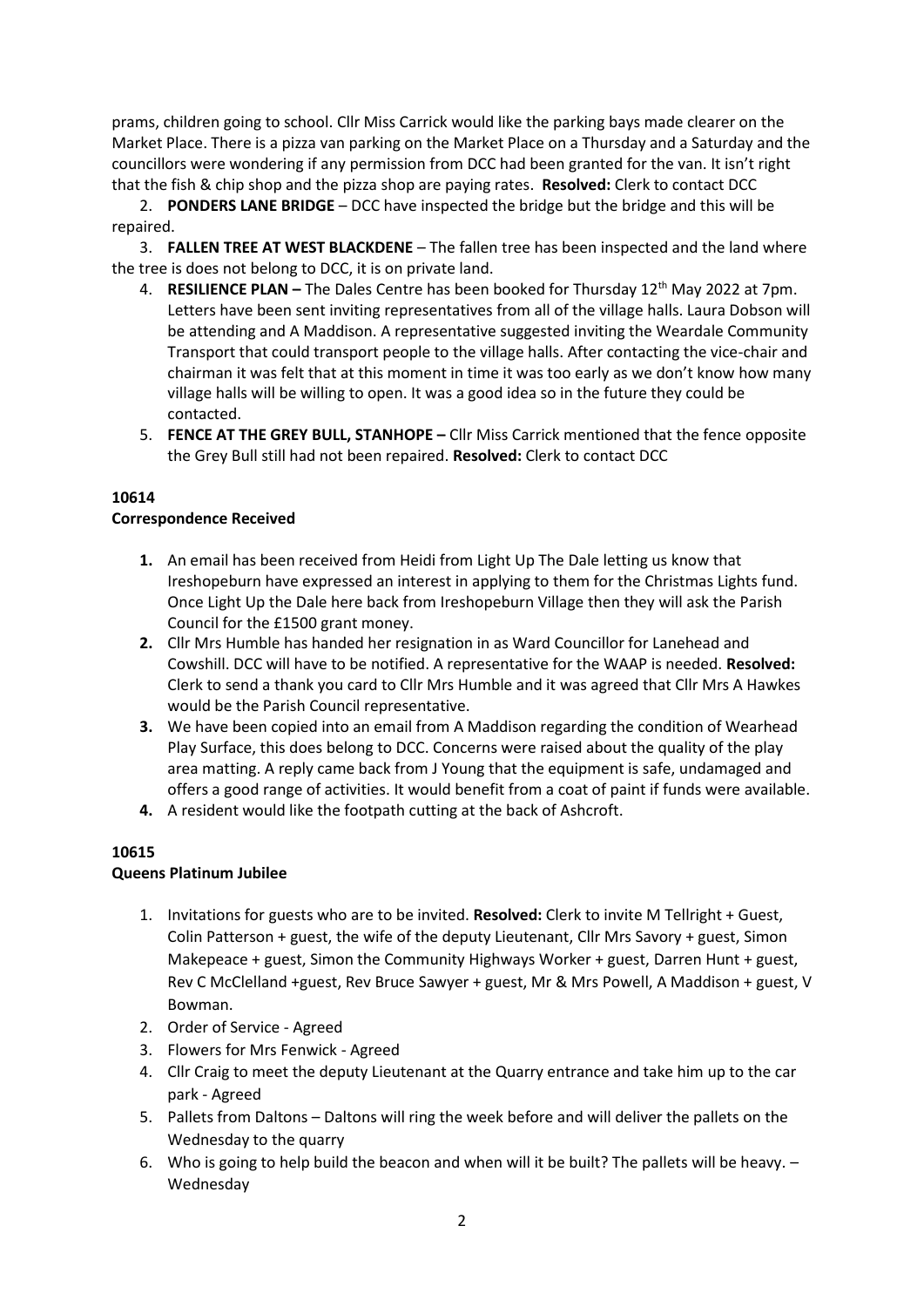7. Pole with a rag around the end soaked in diesel which will be lit then used to light the beacon. Who will provide the pole extra?

### **10616**

#### **County Councillor Update**

The Sands in Durham is in the process of being sold to the University of Durham.

## **10617 Planning Matters**

#### DM/21/03985/FPA

Proposal is to replace the existing old stone slate roof with modern roof construction of plasticcoated metal sheeting finished in an anthracite grey colour. Land east of the Barn Shallowford Westgate

DM/22/00443/FPA Change of use of open space to residential and detached single storey garage Sparkes House Front Street Wearhead

DM/22/00909/FPA Change of use of open space land to residential. Station House Burnfoot St Johns Chapel Cllr Mrs Thompson has concerns regarding the parking

DM/22/00974/LB Stabilisation and repair to stone structure. Area of demolition and rebuild using existing stonework. Repointing. Bonny Moor Hen Front Street Stanhope

DM/22/00799/FPA Erection of agricultural livestock building Westernhopeburn Farm Eastgate

DM/22/01049/FPA Demolition of existing garage and workshop to be replaced with Garage, workshop and car port Wear Lodge Stanhope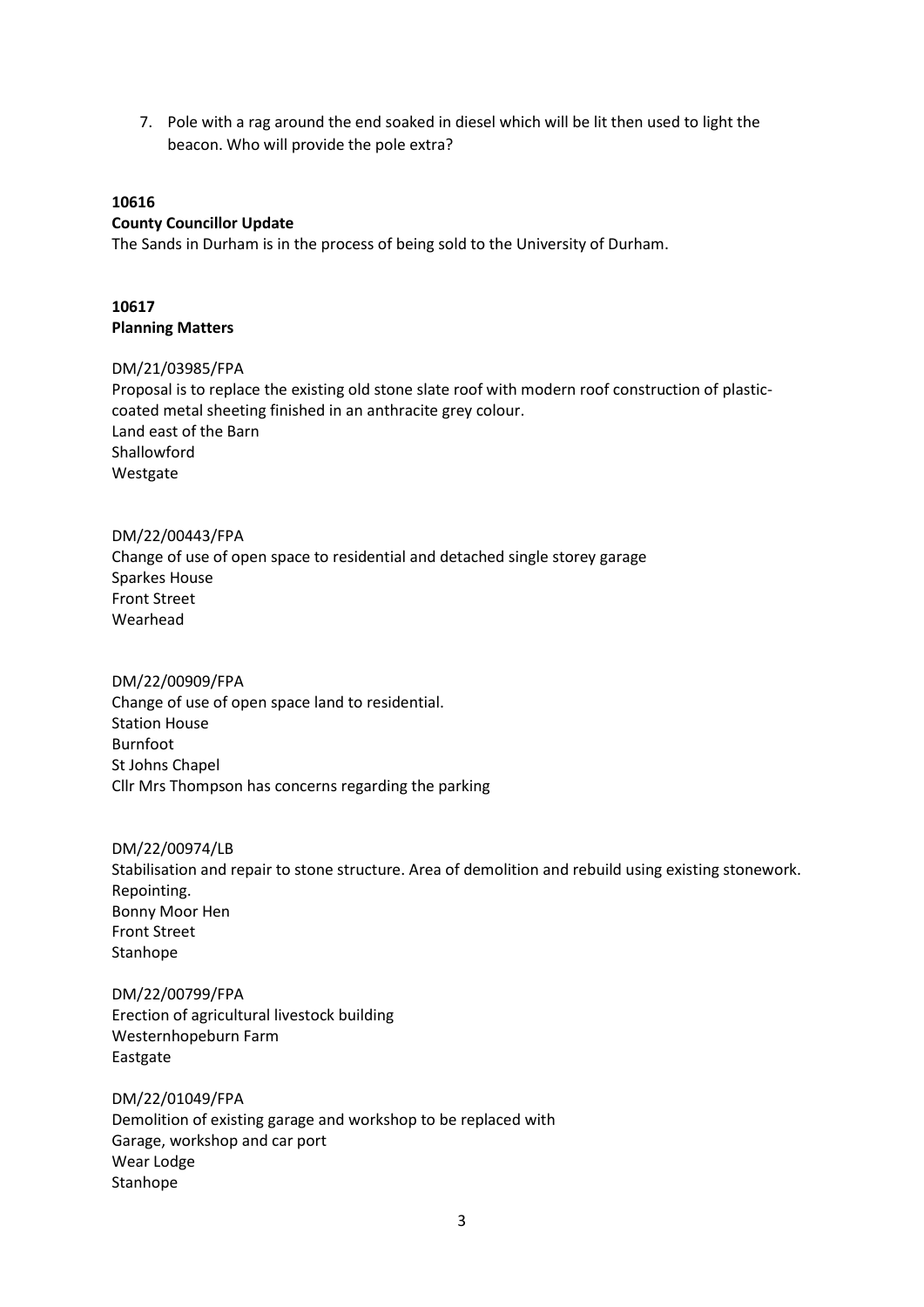# **10618 Finance**

- 1. St Andrews Westgate would like to apply for the annual churchyard maintenance grant. **Resolved.** Clerk to send £300
- 2. A Maddison has sent an email from John Bennett from Surfacing Standards regarding the MUGA at Ashcroft. The email has been sent to all of the councillors. The fee proposal remains valid until the beginning of July which is £5280.00. Bill Lightburn the Towns and Villages coordinator is to check to see if the professional fee proposal can be built into the funding bid. All emails have been sent to the councillors as it has been suggested that a tarmac surface be used. Angelina would like to know how much match funding the Parish Council will be putting in. Cllr Miss Carrick asked the clerk to contact Angelina to find out how much the surface is going to cost as we have had no figures. Also, how much match funding is she expecting from the Parish Council. Cllr Miss Carrick mentioned that the project will cost £45,000 with the resurfacing and the lights. Cllr Shuttleworth mentioned that he will sort the £25,000 that the Parish Council would have to pay when the Service Level Agreement is due for renewal in 2025 for the street lighting up the dale. **Resolved:** With this in mind the councillors agreed £10,000 towards the Ashcroft Play Park.
- 3. Bank reconciliation figures handed around. The figures for the Annual Return are prepared and will be given to the Internal Auditor shortly.
- 4. St Johns Chapel PCC would like to apply for the churchyard maintenance £300. **Resolved:** Clerk to send £300

# **10619**

# **AAP Report**

No report available

# **10620**

# **Accounts for Payment**

| <b>E-ON NEXT ASHCROFT PLAY PARK - PAID</b>     | £19.50     |
|------------------------------------------------|------------|
| <b>CDALC SUBSCRIPTION CHARGE 2022/23</b>       | £643.81    |
| NPOWER - LIGHTING AT STANHOPE                  | £1542.21   |
| NPOWER - CONTINUOUS PUBLIC LIGHTING            | £321.54    |
| SMITH OF DERBY - FROSTERLEY VILLAGE HALL CLOCK | £258.00    |
| SMITH OF DERBY - WEARHEAD VILLAGE HALL CLOCK   | £258.00    |
| SMITH OF DERBY - WESTGATE VILLAGE HALL CLOCK   | £258.00    |
| DCC. LIGHTING REPAIR COLUMN                    | £47.57     |
| DCC HIRE MEETING ROOM - APRIL                  | £45.00     |
| WAVE DADDRY SHIELD PUBLIC CONV                 | £45.80     |
| <b>SCOTTISH WIDOWS</b>                         | £43,000.00 |
| DCC LIGHTING REPAIRS HECKBERRY COTTAGE         | £239.78    |
| <b>BT PHONE BILL - PAID</b>                    | £86.65     |
| WAVE ALLOTMENTS WILLARD GROVE                  | £38.92     |
| WAVE OLD CEMETERY STANHOPE                     | £13.10     |
| S ANDERSON SALARY                              | £791.66    |
| S ANDERSON HM REV                              | £5.06      |
| <b>S ANDERSON EXPENSES</b>                     | £148.42    |
| S ANDERSON HOME AS OFFICE                      | £35.00     |
| ST JOHNS CHAPEL PCC                            | £300.00    |
| TOTAL                                          | £5098.02   |
|                                                |            |